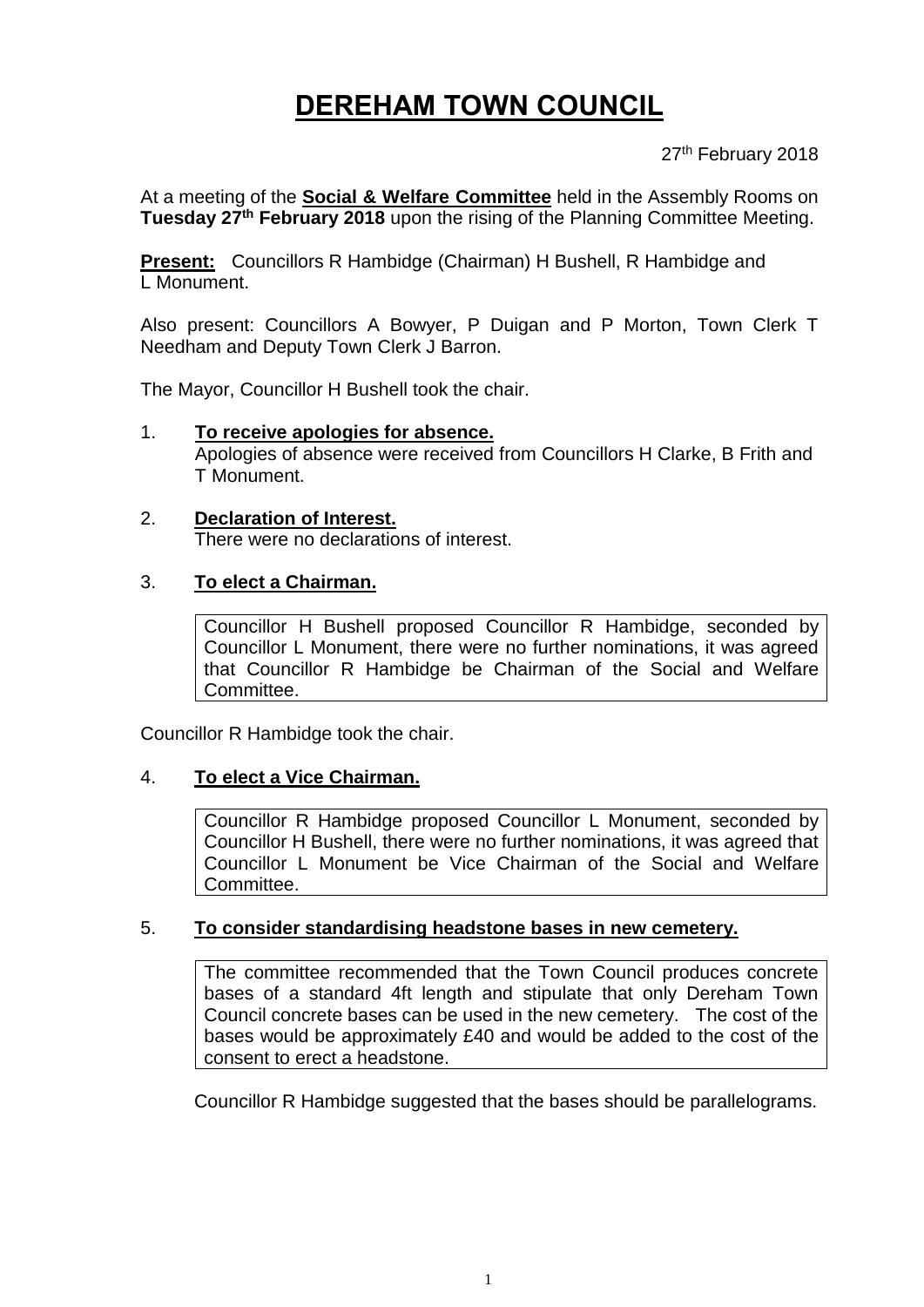# 6. **To consider revised form of Exclusive Rights of Burial for both cemeteries.**

The committee recommended that the draft revised form of Exclusive Rights of Burial for both cemeteries subject to the Town Council solicitor checking the wording.

The reason for a revised from of Exclusive Rights of Burial is for a simpler method of ensuring that people have the option to be buried within or next to the same grave as loved ones but does not allow for the right to pass to a number of people and create an administrative burden.

Councillor L Monument agreed that the burden of transferring ownership should be alleviated if possible but there should still be a firm guarantee that people can be buried according to their wishes.

## 7. **To consider revising conditions for the permission to erect a headstone in both cemeteries.**

The committee recommended revising the conditions for the permission to erect a headstone in both cemeteries to grant a headstone for 50 years with an automatic right to renew the permission, therefore provided that descendants wish it, the permission would continue after payment of an admin fee.

#### 8. **To consider setting aside areas for kerbed memorials and an area for children's burials in new cemetery.**

The committee recommended setting aside an area for kerbed memorials and an area for children's burials in the new cemetery

#### 9. **To consider revision to table of fees for both cemeteries.**

Only sale of Exclusive Rights of Burial and fees for kerbed graves were reviewed.

The committee recommended that a fee for the sale of Exclusive Rights of Burial should be £500 and be valid for 50 years, this can be extended for an additional 25 years for an admin fee. An extension of any longer would require a full fee being paid.

The committee recommended the sale of Exclusive rights for ashes would be valid for 50 years and the fee increased to £100.

The committee recommended permission for kerbed graves and the fee would be paid prior to interment. The Clerk will investigate and bring recommendation back to Full Council

The committee recommended that a fee of £164 remains the same for the permission for a childs kerbed grave.